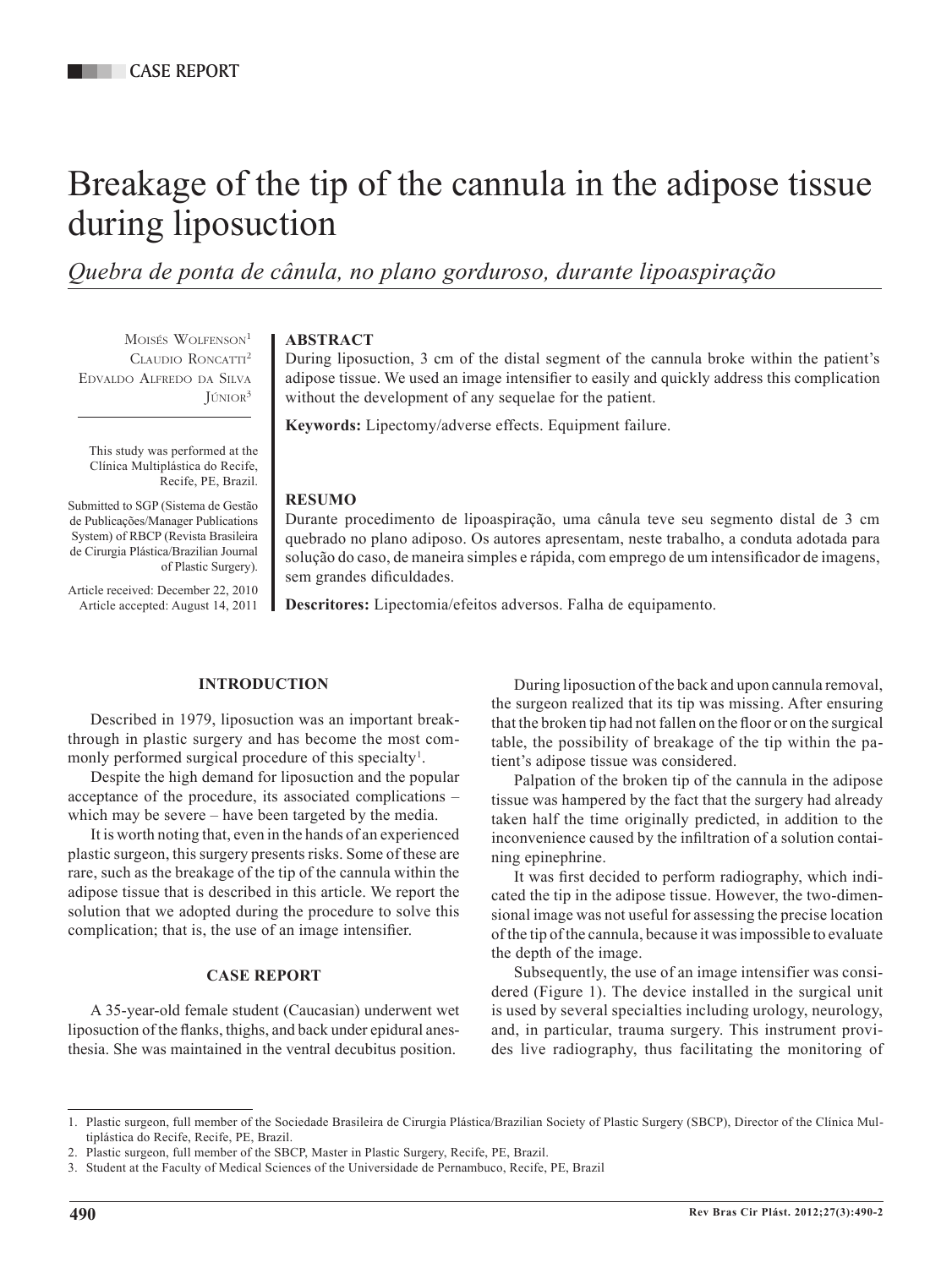the procedure performed in the area examined, via a video screen and in real time. By using this equipment and with the aid of an Allis forceps inserted into the original liposuction incision, the tip of the cannula was "retrieved and removed from the adipose tissue (Figures 2 and 3).

The surgery proceeded normally and according to the preoperative plan, without any further complications. The patient was discharged the following day and recovered completely after the surgery.

#### **DISCUSSION**

Cannulae for aspirating subcutaneous adipose tissue are available in several materials, diameters, and lengths, and with different types of tips and orifices. The instrument used in this procedure was a steel cannula, 25 cm long, with a diameter of 4 mm and 5 orifices of 1.5 mm  $\times$  2 mm each (Figures 4 and 5). Cannulae similar to that used in this study have been employed by the surgical team for more than 5 years without any inconvenience. This particular cannula had been used for only 3 months and had not shown any sign of deterioration.

The entire operation was performed within the norms required by the 1711/2003 Resolution of the Brazilian Fe deral Council of Medicine, which establishes safety criteria that should be observed during liposuction. These criteria ensure that the patient has the right to make an informed decision and the physicians are aware of the limits and indications for the procedure.

It is believed that it is not necessary to use cannulae with a diameter larger than 4 mm, as at least 1 study showed a similar rate of aspiration by using 4 or 5 mm cannulae. However, the possibility of complications is higher with larger-diameter cannulae2 .

The cannula described in this study probably had defects, as narrow openings in the form of "slots", in the region of the lumen that, because they were in the interior of the cannula, were not detected by either the manufacturer's quality control evaluation or the medical team. This case demonstrates that, even with experienced surgeons using materials in perfect condition, unexpected situations might occur. Many professionals rely more on their personal experiences in troubleshooting than on scientific articles, often because of the lack of studies discussing these complications. No case reports similar to this study were found in the literature.

Liposuction is a safe procedure when performed by a well-trained surgeon with good medical and surgical judgment in a well-equipped operating room, depending on the extent of surgery required<sup>3</sup>. However, this does not imply that this procedure is free of complications, either major or minor, as in the case of any other operation<sup>4</sup>. This case



*Figure 1 – Image intensifier.*



*Figure 2 – A straight hemostatic forceps reaches the broken segment of the cannula.*



*Figure 3 – Profile view of the broken segment of the cannula against the ribs.*